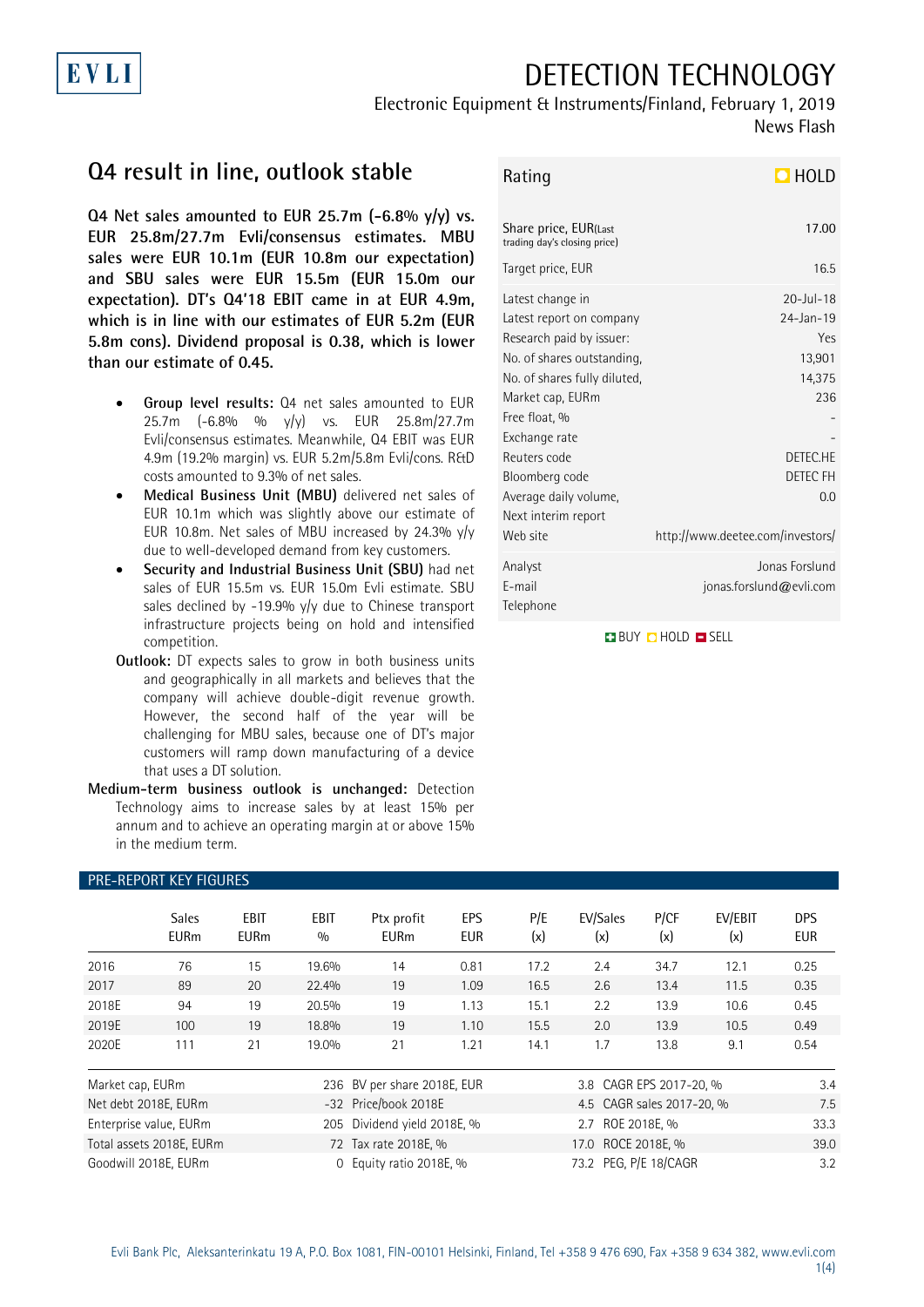#### Important Disclosures

Evli Research Partners Plc ("ERP") uses 12-month target prices. Target prices are defined by utilizing analytical techniques based on financial theory including (but not limited to) discounted cash flow analysis and comparative valuation. The selection of valuation methods depends on different circumstances. Target prices may be altered on the basis of new information coming to light in the underlying company or changes in interest rates, changes in foreign exchange rates, other securities prices or market indices or outlook for the aforementioned factors or other factors that may change the conditions of financial markets. Recommendations and changes by analysts are available at https://research.evli.com/JasperAllModels.action?authParam=key;461&tauthParam=x;G3rNagWrtf7K&tauthType=3 Detailed information about the valuation or methodology and the underlying assumptions is accessible via ERP: [http://research.evli.com](http://research.evli.com/) Investment recommendations are defined as follows: Target price compared to share price Recommendation<br>  $\leq -10\%$  $\langle 5, 10, 10 \rangle$  SELL<br>  $\langle -10, 6, 10 \rangle$  SELL<br>  $\langle 10, 10, 10 \rangle$  $-10 - (+10) \%$  HOL<br>  $> 10 \%$  BUY  $> 10\%$ ERP's investment recommendation of the analyzed company is in general updated  $2 - 4$  per year. 56% 60% 50% 40% 33% 30% 20% 10% 10%  $O%$ Sell Hold Buy

The graph above shows the distribution of ERP's recommendations of companies under coverage in 16th of April 2018. If recommendation is not given, it is not mentioned here.

#### Name(s) of the analyst(s): Forslund

This research report has been prepared by Evli Research Partners Plc ("ERP" or "Evli Research"). ERP is a subsidiary of Evli Bank Plc. Production of the investment recommendation has been concluded on 01.02.2019, 9:30. This report has been published on 01.02.2019, 9:30.

None of the analysts contributing to this report, persons under their guardianship or corporations under their control have a position in the shares of the company or related securities.

The date and time for any price of financial instruments mentioned in the recommendation refer to the previous trading day's closing price(s) unless otherwise stated in the report.

Each analyst responsible for the content of this report assures that the expressed views accurately reflect the personal views of each analyst on the covered companies and securities. Each analyst assures that (s)he has not been, nor are or will be, receiving direct or indirect compensation related to the specific recommendations or views contained in this report.

Companies in the Evli Group, affiliates or staff of companies in the Evli Group, may perform services for, solicit business from, hold long or short positions in, or otherwise be interested in the investments (including derivatives) of any company mentioned in the publication or report.

Neither ERP nor any company within the Evli Group have managed or co-managed a public offering of the company's securities during the last 12 months prior to, received compensation for investment banking services from the company during the last 12 months prior to the publication of the research report.

ERP may pursue an assignment from the issuer(s) of the financial instruments mentioned in the recommendation or this report. These assignments may have a limited economic or financial impact on ERP and/or Evli. Under such assignments ERP may perform services including, but not limited to, arranging investor meetings or –events, investor relations communication advisory and production of research material.

ERP has signed an agreement with the issuer of the financial instruments mentioned in the recommendation, which includes production of research reports. This assignment has a limited economic and financial impact on ERP and/or Evli. Under the assignment ERP performs services including, but not limited to, arranging investor meetings or –events, investor relations communication advisory and production of research material.

ERP or another company within the Evli Group does not have an agreement with the company to perform market making services.

For the prevention and avoidance of conflicts of interests with respect to this report, there is an information barrier (Chinese wall) between Investment Research and Corporate Finance units concerning unpublished investment banking services to the company. The remuneration of the analyst(s) is not tied directly or indirectly to investment banking transactions performed by Evli Bank Plc or any company within Evli Group.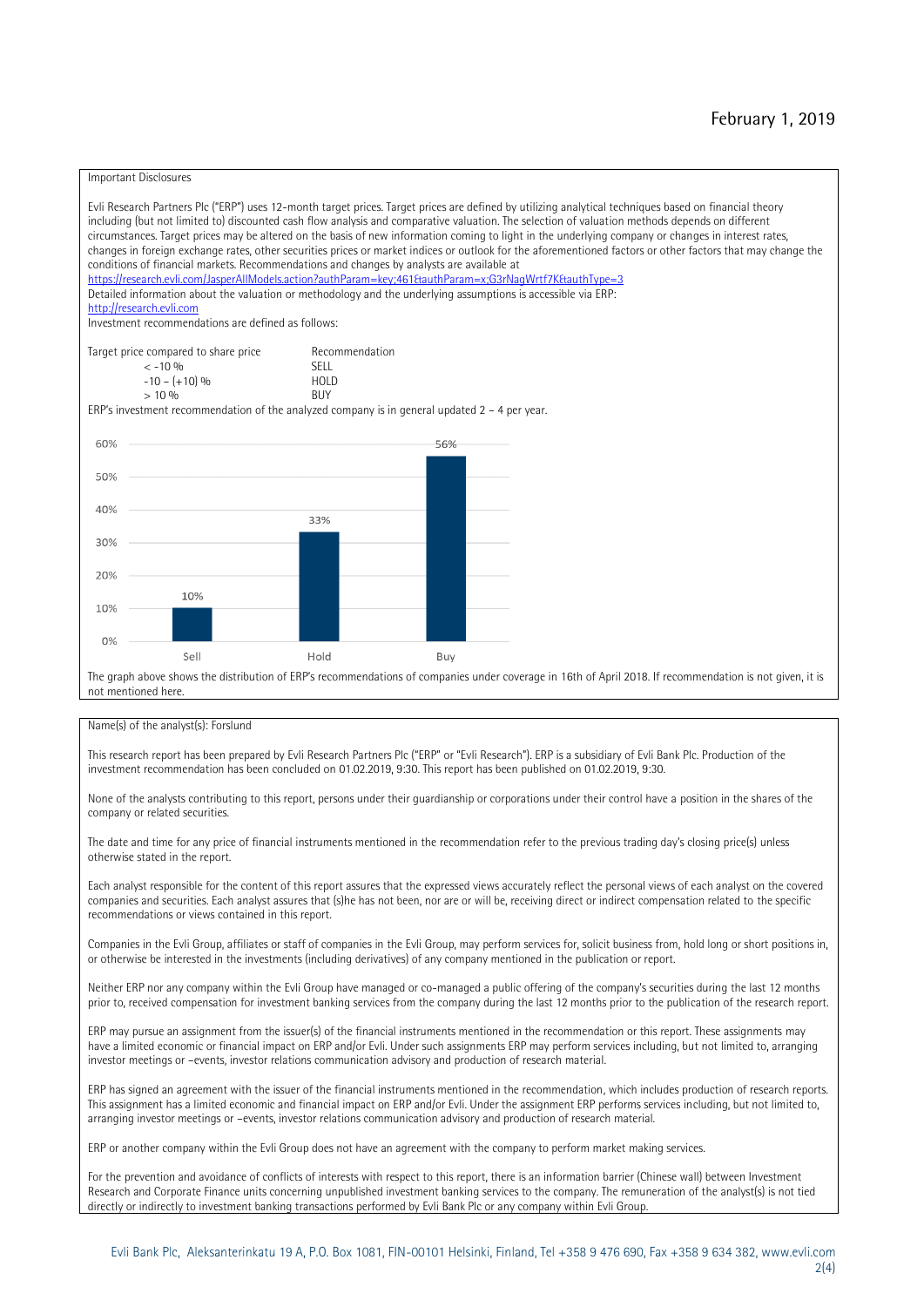This report has not been disclosed to the company prior to its dissemination.

This report is provided and intended for informational purposes only and may not be used or considered under any circumstances as an offer to sell or buy any securities or as advice to trade any securities.

This report is based on sources ERP considers to be correct and reliable. The sources include information providers Reuters and Bloomberg, stock-exchange releases from the companies and other company news, Statistics Finland and articles in newspapers and magazines. However, ERP does not guarantee the materialization, correctness, accuracy or completeness of the information, opinions, estimates or forecasts expressed or implied in the report. In addition, circumstantial changes may have an influence on opinions and estimates presented in this report. The opinions and estimates presented are valid at the moment of their publication and they can be changed without a separate announcement. Neither ERP nor any company within the Evli Group are responsible for amending, correcting or updating any information, opinions or estimates contained in this report. Neither ERP nor any company within the Evli Group will compensate any direct or consequential loss caused by or derived from the use of the information represented in this publication.

All information published in this report is for the original recipient's private and internal use only. ERP reserves all rights to the report. No part of this publication may be reproduced or transmitted in any form or by any means, electronic, mechanical, photocopying, recording or otherwise, or stored in any retrieval system of any nature, without the written permission of ERP.

This report or its copy may not be published or distributed in Australia, Canada, Hong Kong, Japan, New Zealand, Singapore or South Africa. The publication or distribution of this report in certain other jurisdictions may also be restricted by law. Persons into whose possession this report comes are required to inform themselves about and to observe any such restrictions.

Evli Bank Plc is not registered as a broker-dealer with the U. S. Securities and Exchange Commission ("SEC"), and it and its analysts are not subject to SEC rules on securities analysts' certification as to the currency of their views reflected in the research report. Evli Bank is not a member of the Financial Industry Regulatory Authority ("FINRA"). It and its securities analysts are not subject to FINRA's rules on Communications with the Public and Research Analysts and Research Reports and the attendant requirements for fairness, balance and disclosure of potential conflicts of interest. This research report is only being offered in U.S. by Auerbach Grayson & Company, LLC (Auerbach Grayson) to Major U.S. Institutional Investors and is not available to, and should not be used by, any U.S. person or entity that is not a Major U.S. Institutional Investor. Auerbach Grayson is a broker-dealer registered with the U.S. Securities and Exchange Commission and is a member of the FINRA. U.S. entities seeking more information about any of the issuers or securities discussed in this report should contact Auerbach Grayson. The securities of non-U.S. issuers may not be registered with or subject to SEC reporting and other requirements.

ERP is not a supervised entity but its parent company Evli Bank Plc is supervised by the Finnish Financial Supervision Authority.

#### **Contact information SALES, TRADING AND RESEARCH Equity Sales Trading ETFs and Derivatives** Ari Laine +358 9 4766 9115 Lauri Vehkaluoto (Head) +358 9 4766 9130 Tobias Björk (Head) +358 9 4766 9130 en enne en artikus voor de eerste van de eerste van de eerste van de eerste van de eerste van de eerste van de<br>Dichter en aangeste van de eerste van de eerste van de eerste van de eerste van de eerste van de eerste van de Niclas Henelius +358 9 4766 9116 Antti Kässi +358 9 4766 9120 Kimmo Lilja +358 9 4766 9130 +358 9 4766 9110 **Structured Investments Equity Research** Heikki Savijoki +358 9 4766 9726 Joonas Häyhä +358 9 4766 9662 Aki Lakkisto +358 9 4766 9123 Jonas Forslund +358 9 4766 9314 +358 44 430 9071 Joonas Ilvonen Jerker Salokivi +358 9 4766 9149 **Evli Investment Solutions** Johannes Asuja Markku Reinikainen +358 9 4766 9205 +358 9 4766 9669